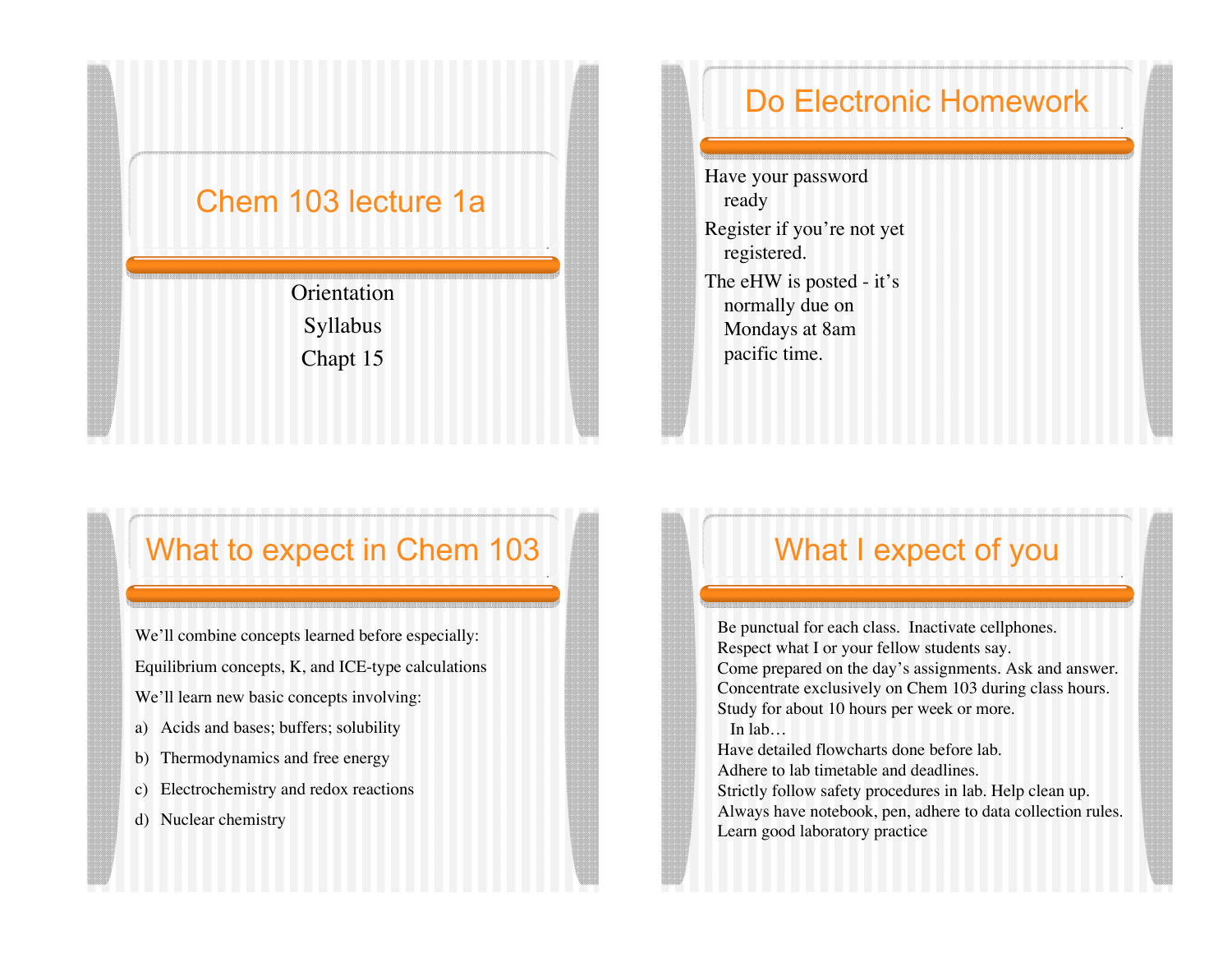#### You can expect from me:

-Be punctual and prepared for each class. -Give each student a fair share of my attention. -Prepare you fully for your quizzes and exams. -Grade you fairly.

-Return graded work within a reasonable time. -Help you succeed in this class.

-Be present to help you during office hours.

-Be available by appointment (if offc hrs inconv.).

### 15.1:Solutes & Solutions

What is a solution? It's a homogeneous mixture. Solution = solute (often a solid) + a solvent (usually a liquid) What are the intermolecular interactions found in aqueous solutions? H-bonding, ion-ion, dipole-dipole, dispersion forces

Like dissolves like: Polar substances dissolve polars Nonpolars dissolve nonpols but pols don't dissolve nonpolrs

## Contact information

#### About me:

Dr. Greg Santillan, PS 610, tel (323)343-2313 Offc hours: MW 9-11; F:11-12. Or by appointment gsantil@calstatela.edu (when you email: "Chem 103-*your name*" Website: www.calstatela.edu/dept/chem/09summer/103/ Textbook: Moore, Stanitski and Jurs.

# 15.2 Enthalpy( $\Delta H$ ) & Entropy( $\Delta S$ )

 $\Delta H_{\text{solution}}$  = heat transferred upon dissolution of substance.  $\Delta H > 0$  (positive) means heat is absorbed: endothermic  $\Delta H < 0$  (negative) means heat is released : exothermic Exothermic processes are usually more favorable. Entropy = measures dispersion of energy ( $\&$  thus matter)  $\Delta S > 0$  (positive) means more dispersal of energy,  $\Delta S > 0$  is usually more favorable.  $\Delta H$  and  $\Delta S$  must be considered to determine favorability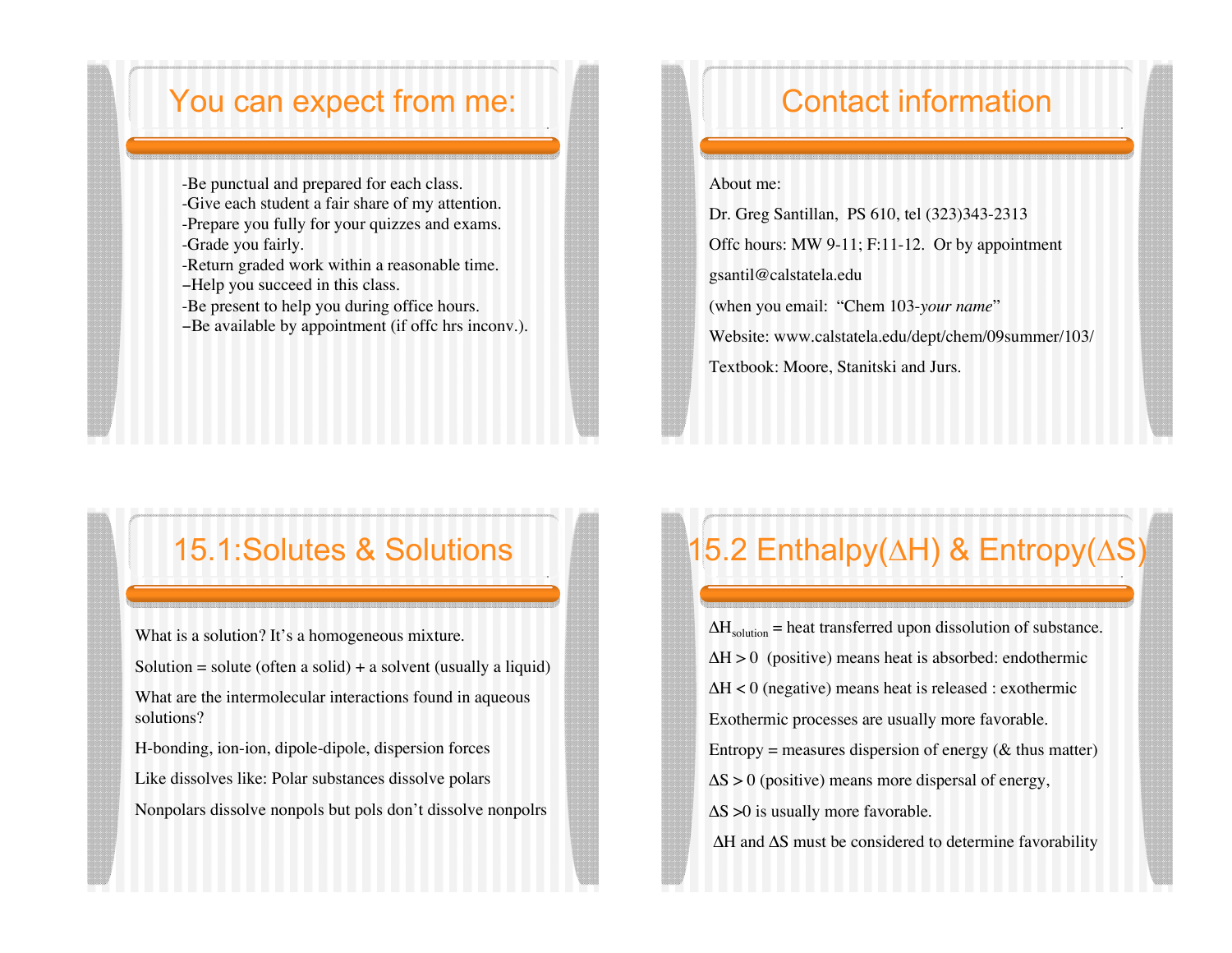

## 15.3 Solubility & equilibrium

Solubility = max amt of solute dissolved/ 100mL

Saturated solutions are at solubility

Thus they are at equilibrium: both solid form and dissolved form coexist, for example:

 $AgCl(s) \leq z \leq -2$  Ag<sup>+</sup> (aq) + Cl<sup>-</sup> (aq)

If more AgCl is added what happens to the solution?



## Solubility vs T:(for gas solutes)